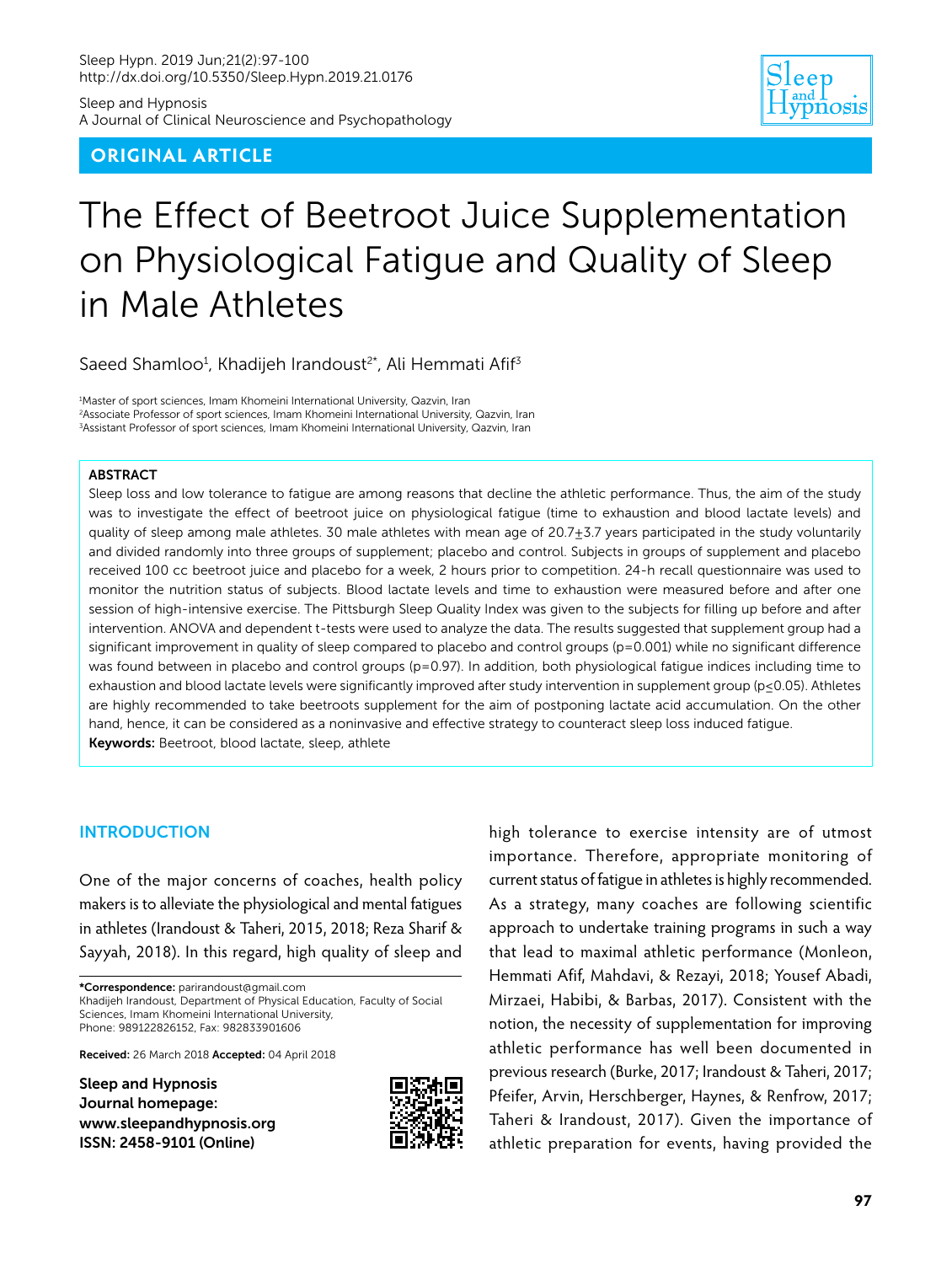relaxation conditions leading to an optimal sleep is another issue which must be taken into consideration. There are several studies reporting the high rate prevalence of sleep deprivation among athletes due to stressful conditions caused by competitions. This deteriorating condition affects negatively cognitive, motor functioning and psychomotor performance such as reaction time and memory tasks (Monleon et al., 2018; Taheri & Arabameri, 2012). In one site, the adverse effect of sleep deprivation on general health has been well documented (Fullagar et al., 2015; Taheri & Irandoust, 2017; Thun, Bjorvatn, Flo, Harris, & Pallesen, 2015), on the other side, the relationship between fatigue and low quality of sleep has been well reported (Fortier-Brochu, Beaulieu-Bonneau, Ivers, & Morin, 2010; Monleon et al., 2018; Taheri & Arabameri, 2012). Based on the evidences, a diet rich in vegetables has been found to have an optimal effect on physiological functions (Pinna, Roberto, Milia, Marongiu, Olla, Loi, Migliaccio, Padulo, Orlandi, & Tocco, 2014). As an example, it has been shown that beetroot juice supplementation (BJS) improves the performance in cycling, walking, and running (Pinna, Roberto, Milia, Marongiu, Olla, Loi, Migliaccio, Padulo, Orlandi, & Tocco, 2014). However, to the best of our knowledge, no research has been conducted investigating the effect of BJS on quality of sleep and physiological fatigue measured by lactate levels. All in all, knowing

about the important factors which positively affect athletic performances is a topic of great interest among researchers. Thus, the purpose of this investigation was to ascertain whether physiological fatigue (Blood lactate levels and time to exhaustion) and quality of sleep in male athletes could be improved by a week of beetroot juice supplementation.

# **METHODS**

30 male athletes with mean age of 20.7±3.7 years participated in the study voluntarily and divided randomly into three groups of beetroot juice supplement (BJS); placebo and control. Subjects in groups of supplement and placebo received 100 cc beetroot juice and placebo for a week, 2 hours prior to competition. 24-h recall questionnaire was used to monitor the nutrition status of subjects. Blood lactate levels and time to exhaustion as indices of physiological fatigue were measured before and after one session of high-intensive exercise. Pittsburgh Sleep Quality Index was given to fill up by the subjects before and after intervention. Exclusion criteria included: having a background of regular exercise, three sessions a week within the past six year with; no history of beetroots or ergogenic drugs at least 6 month prior to the study. The study design is seen in Table 1.

After pretest, the experimental and placebo groups

| Phase<br>Groups       | pretest                     | Intervention                            | Post-test                   |  |
|-----------------------|-----------------------------|-----------------------------------------|-----------------------------|--|
| <b>Beetroot Juice</b> |                             | One week supplementation of<br>beetroot |                             |  |
| Placebo               | Lactate<br>Quality of Sleep | Juice                                   | Lactate<br>Quality of Sleep |  |
| Control               |                             | $\overline{\phantom{a}}$                |                             |  |

| Group<br>Variable | WEIGHT (kg)  |              | BL (mm)       |                  | TTE (min)     |                 |
|-------------------|--------------|--------------|---------------|------------------|---------------|-----------------|
|                   | pretest      | posttest     | pretest       | posttest         | pretest       | posttest        |
| Supplement        | $73.1 + 7.1$ | 73.06+6.9    | $14.3 + 1.5$  | $11.76 + 1.5***$ | $13.7 + 1.51$ | $14.9 + 1.6***$ |
| Placebo           | $73.3 + 6.4$ | 74.06+6.7    | $14.4 + 1.92$ | $14.8 + 2.3$     | $14.1 + 0.78$ | $13.8 + 0.70$   |
| Control           | $73.1 + 6.2$ | $73.5 + 6.4$ | $14.1 + 1.23$ | 14.01+1.26       | $13.8 + 0.84$ | $13.5 + 0.84$   |

Abbreviation: BL, Blood Lactate; TTE, Time to Exhaustion. \*\*\*. p≤0.001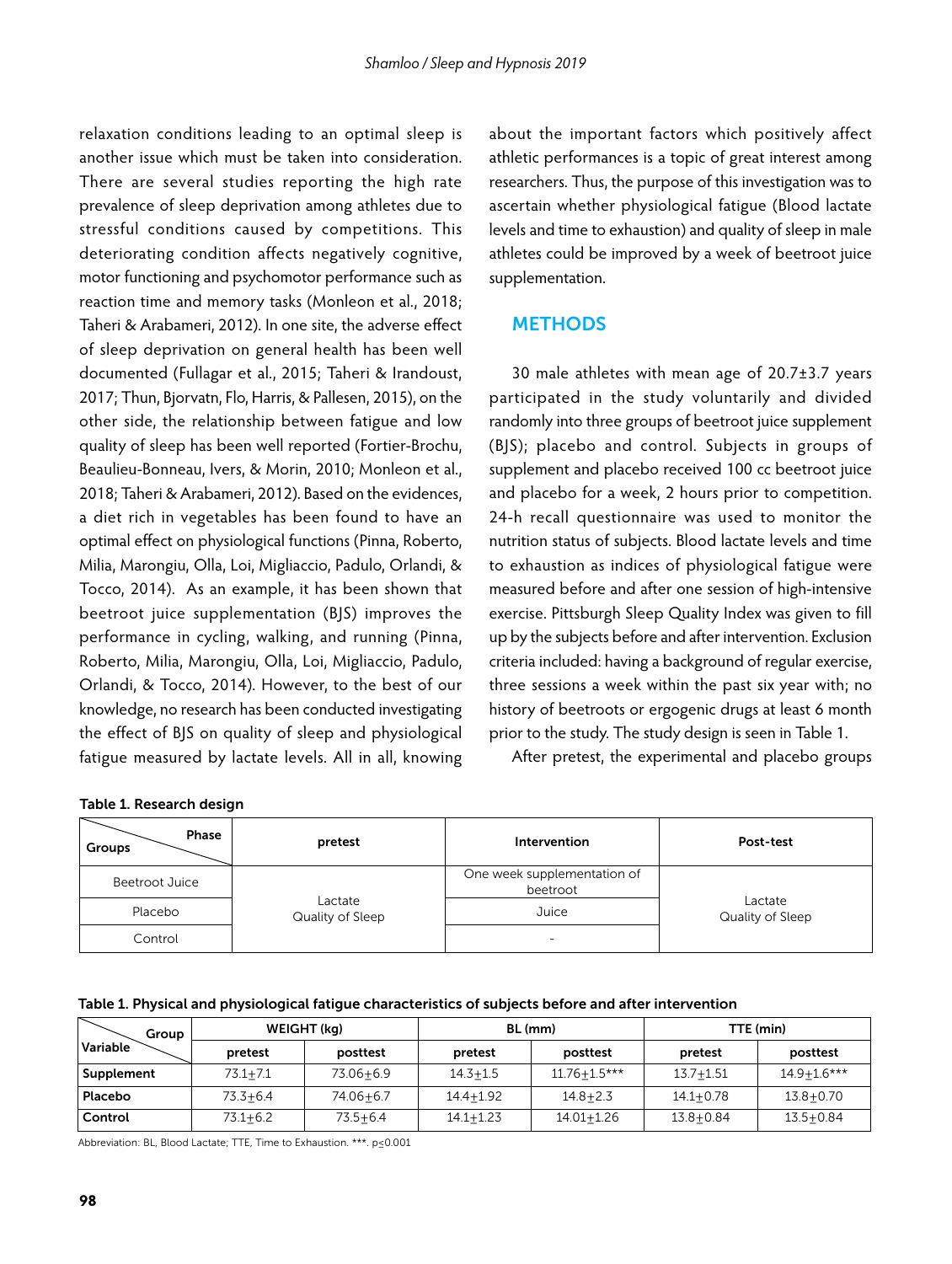were given respectively 300 cc of beetroot and juice 2 hours prior to exercise. The supplementation was continued for seven days. The beetroot contain 300 mg of nitrate per 100 cc. the placebo included a combination of sour cherry drink and rose water (Pinna, Roberto, Milia, Marongiu, Olla, Loi, Migliaccio, Padulo, Orlandi, & Tocco, 2014).

The research was approved by the Ethics Committee of Imam Khomeini international university (ref no. 17628). Written informed consent was obtained from all subjects. The study was conducted in accordance with the ethical standards of the Helsinki Declaration (1964).

The exercise protocol for determining the physiological fatigue consisted of one-session high intensity test to measure the exercise tolerance to lactate accumulation ( Jafari, Pouryamehr, & Fathi, 2017). The intensity of exercise protocol was monitored by Polar Electro, Kempele, Finland. Normality distribution of variables was tested using Kolmogorov Smirnov test. The data were analyzed by Dependent and ANOVA tests using statistical package version 21 (SPSS Inc., Chicago, IL).

## RESULTS

ANOVA test results suggested that there were no significant differences in weight, blood lactate and time to exhaustion at baseline (p≥0.05). T-test analysis indicated that both physiological fatigue indices including time to exhaustion (TTE) and blood lactate (BL) were significantly improved after study intervention (p<0.05). However, No significant change was found in BL and TTE of placebo and control groups in posttest (p≥0.05).

As depicted in Figure 1, the results suggested that BJS group had a significant improvement in quality of sleep compared to placebo and control groups (p=0.001) while no significant difference was found between in placebo and control groups (p=0.97).

# **DISCUSSION**

The research was designed in such a way that any difference in quality of sleep and physiological fatigue of subjects could be attributed to the BJS. Two key findings were found in the study. First, quality of sleep was



Figure 1. The effect of beetroot Juice supplementation on quality of sleep

improved by BJS. According to the European Journal of Neuroscience, the increase of nitric oxide levels is one way to improve the quality of sleep. Since, insomnia lowers nitric oxide levels. So it seems necessarily to replace nitric oxide with specific ingredients in a supplement and nitrite rich food to restore nitric oxide on a daily basis.

Second, time to exhaustion and blood lactate were significantly improved followed by BJS. Basically, there is a direct relationship between these two factors. The more blood lactate gets, the time to exhaustion is longer. One possible explanation for the obtained results could be attributed to the increase of NO production in the skeletal muscle, thereby increasing blood flow and improving muscle O2 delivery (Pinna, Roberto, Milia, Marongiu, Olla, Loi, Migliaccio, Padulo, Orlandi, & Tocco, 2014). This result is consistent with Pinna, et al (2014), who reported that beetroot Juice Supplementation improve the sleep cycles in athletes. On the other hand, the positive effects of the exercise other than BJS on improvement of performance during sub-maximal endurance exercise have been well proven (Collins et al., 2017; Wylie et al., 2016). In contrary to our results, some research reported no improvement was found in athletic performance after supplementation (Christensen, Nyberg, & Bangsbo, 2013; Wylie et al., 2016). One reason for equivocal findings might be attributed to different assessments (Reza Sharif & Sayyah, 2018) and procedure, inter-study differences in the supplementation status of the subjects, variable age groups and research designs. Given the importance of supplementation in athletes, it